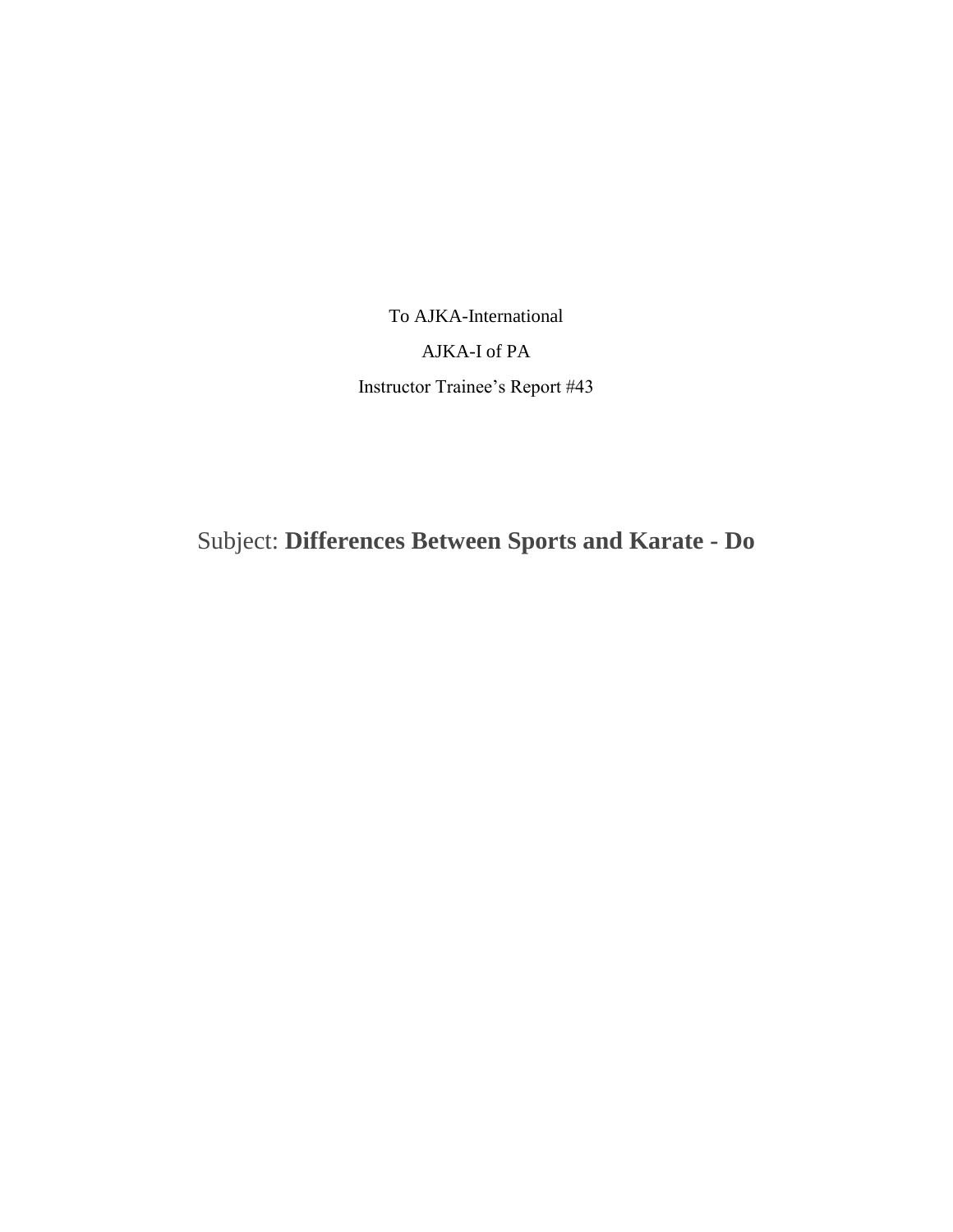To AJKA-International AJKA-I of PA Instructor's Trainee Report #43 Subject: Differences Between Sports and Karate - Do

What are the differences between sports and karate-do? In general, the emphasis in modern sports ranges from neighborhood pickup games or community level recreation, with an emphasis on kids and camaraderie, to professional sports, which is highly commercialized and emphasizes highly paid stars and sensational play and action. Likewise, *karate-do*, in America, can range from emphasis on human development, character building, confidence, good health and positive values, as taught by the AJKA-I, to commercialized ventures such as East West Karate or Action Karate that offers themselves as martial arts studios with an emphasis on commercialism/sensationalism and a focus on belt rank – becoming a black belt!

We define *karate-do* as a physical activity in which the participants learn a particular approach to empty-handed combat. We define sport as a physical activity in which, over a defined period, there is a contest between participants resulting in a score. A score has a winner and a loser; although some sports allow exceptions such as a tie, draw, disqualification etc. The objective of a sport is to win a competition, while the objective of *karate-do* is self-improvement.

There are however some obvious problems with these definitions. Many sports are practiced within the context of self-improvement as a primary goal. For example, people who run marathons or who do Spartan Challenges may have no hope of winning the marathon or placing, but they do these events to "get better" – self improvment. Most casual observers would call marathon running a sport, and yet "running" as a physical activity would be more closely grouped with *karate-do* as an activity for self-improvement, improving health, mental discipline, the ability to push through physical pain etc.

A further problem is evident when we consider the obvious sport aspect of karate. Traditional karate as practiced in the JKA explicitly sanctions and includes sport. Nakayama included these sport aspects in his development of the system and they remain with us today. Competitions are held regularly at local, regional, national and international levels in which karate-ka compete in kata and kumite. There are judges who score the competitors and there are in fact winners and losers.

One might say that, like marathon running, for many of us, competition is just another means to the end of self-improvement. For those karate-kas who are not competitors victory in karate competition is unlikely, no matter how hard the training. So, competition is just another exercise or an opportunity to place oneself under a certain kind of stress in order to learn how to overcome that stress and others like it. However, for the talented and hard-working individual, winning is certainly an important aspect of competition.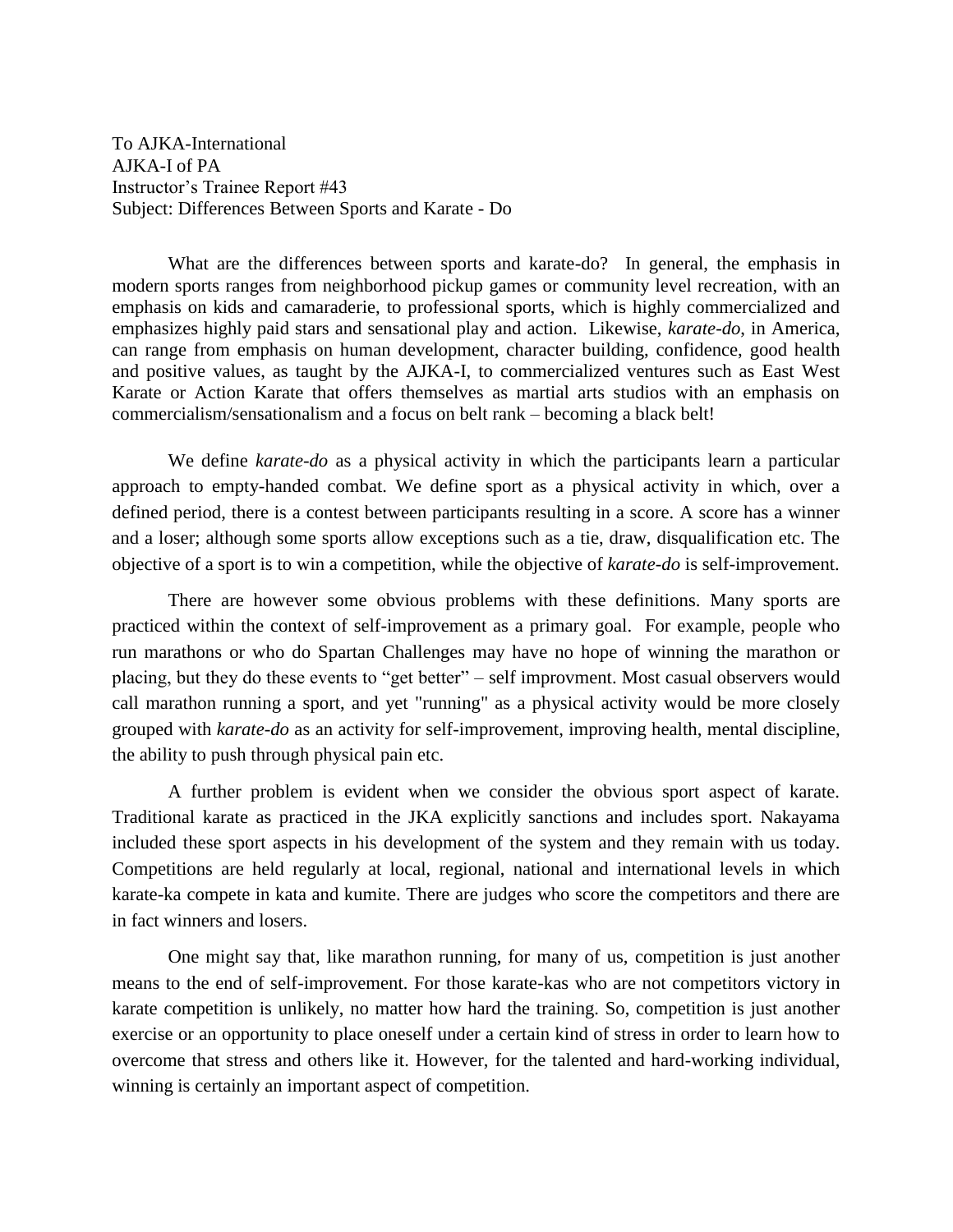Further complicating this issue is the fact that sports have long explicitly included personal development as a core value. The word "sportsmanship" is taken to mean a certain honor of playing within the rules of the sport and treating the opponent with respect inside and outside of the competition itself. In many sports, especially the neighborhood "pickup games" played by adults, the primary objectives are exercise and camaraderie, rather than winning. Or we might say that while winning a game is the immediate, proximate goal, the objective in context is much larger than that.

I started practicing Shotokan karate when I was 8 years old. I was small for my age, I was not good at many sports, and I was always picked last in gym or during pickup games in the neighborhood. Growing up with Shotokan has given me goals, sense of purpose and the drive and discipline to go after those goals. I believe there is no sport or program out there that encompasses physical education and character development like Martial Arts and Shotokan Karate. Below are a few reasons I provide to parents as to why Karate-do should be trained by children over or in addition to Team Sports:

# **1. Self-Defense**

This is the number one reason why most people decide to study martial arts or karate-do. *Karatedo* teaches you the techniques to defend yourself, but also the way to think about defending yourself – anticipate and avoid potential dangers. Training also helps build up the reflexes you need if you're ever in a dangerous situation, and give you the confidence to stand up for yourself and fight back if needed.

### **2. Self-Confidence**

As children become more proficient in *karate-do* their confidence gets a big-boost. They become more self-assured and confident. Their Sensei's encouragement goes a long way to help them achieve this goal, but the confidence level will extend far beyond the dojo and into the "real world" such as school and work.

### **3. Belts and Ranking**

Belts and rankings are a public recognition among peers for the student's effort and progress. *Karate-do*'s ranking system helps teach children to set goals and achieve them, to persevere and prioritize. This is very important learning tool for children and adolescent growth that does not exist in other sports.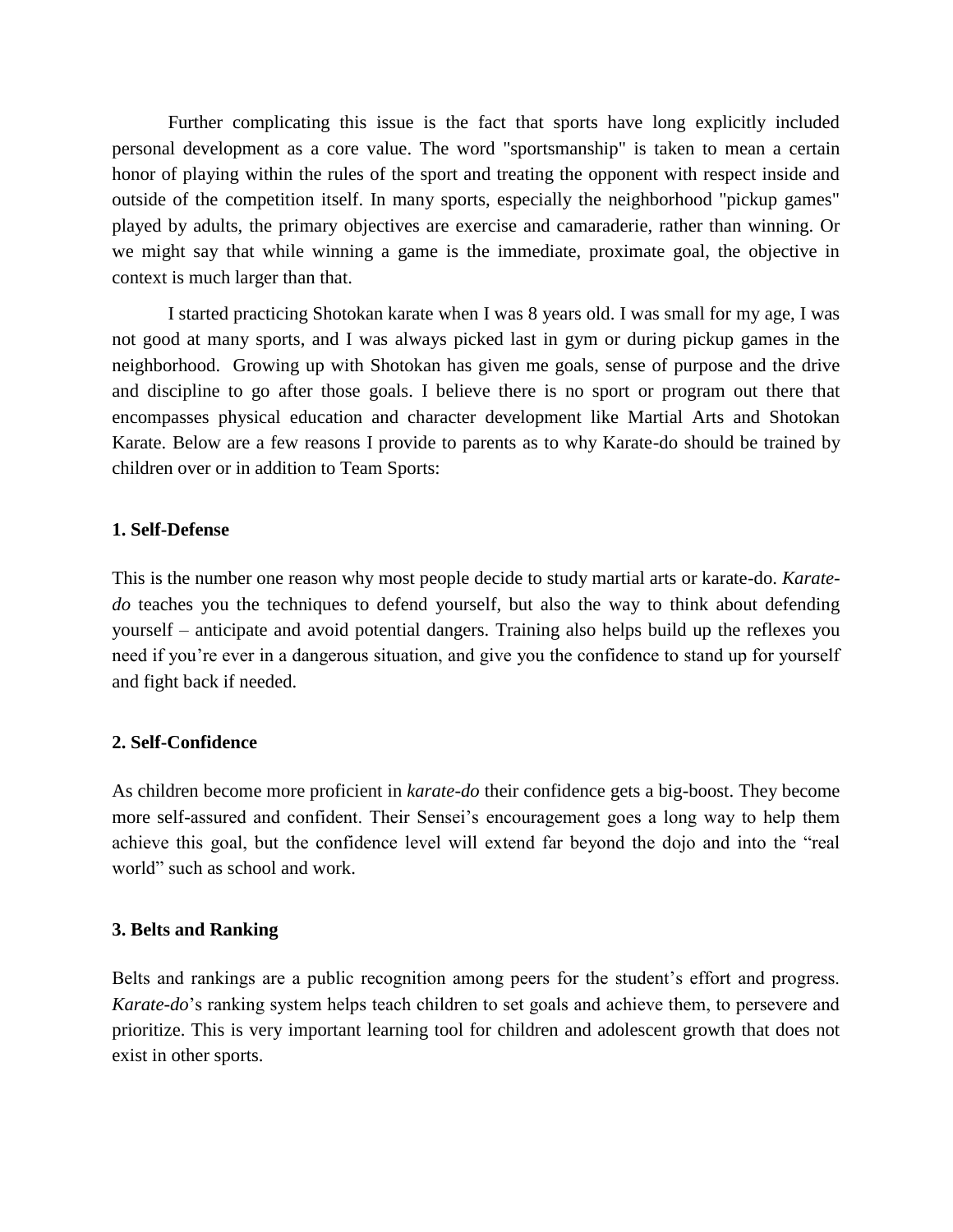### **4. Discipline**

Martial Arts training is a physical expression of 'practice makes perfect', or "practice makes permanent". In a class a student may execute a single movement or series of related movements, hundreds of times. This teaches the student that the progress that always happens during small improvements in technique and stamina, flexibility or power – will come through endless repetition. Even during kumite, where the karate-ka shows how creatively he or she can apply their well-honed skills there are still rules and protocols to be followed. All of this teaches children to respect one another, their opponents and colleagues, and how to play games fair and square – lessons that follow them in their non-Martial Arts lives. It also teaches them to commit, to go to practice even when they don't feel like it.

# **5. Individual Achievement: No one sits on the Bench**

Many kids have the chance to experience the benefits of karate early on, however a large number of children abandon karate training when they reach the teen years in order to participate in school sports. Although there are many lessons to be learned from team and individual varsity sports, the 'make the team' model often favors the more physically developed players while alienating the late bloomers.

School Sports have access to an endless supply of players that renews itself each year. The big and the strong players get picked and get to play while the less physically developed watch from the bench. This leads to an even greater disparity in skill development as the season goes by.

Conversely, karate can be practiced by anyone at any point in their lives. Physical weakness does not matter in karate since the practice of the movements allows those that are physically weaker to get stronger. The dojo floors are packed since all kids get equal 'playing time'. Naturally, some kids develop their skills and physical abilities earlier than others, but karate when practiced properly can bring your physical condition to peak and keep it. Many kids who start out with underdeveloped athletic attributes such as strength, speed and size, end up blooming onto some of the finest karate-ka.

Even if a child is an athletic wonder who is able to stay ahead of the game with his natural talents their full potential may not be unlocked by simply playing soccer, football or baseball. They may need to be nurtured through years of disciplined and diligent training to be the best person and athlete that they can be.